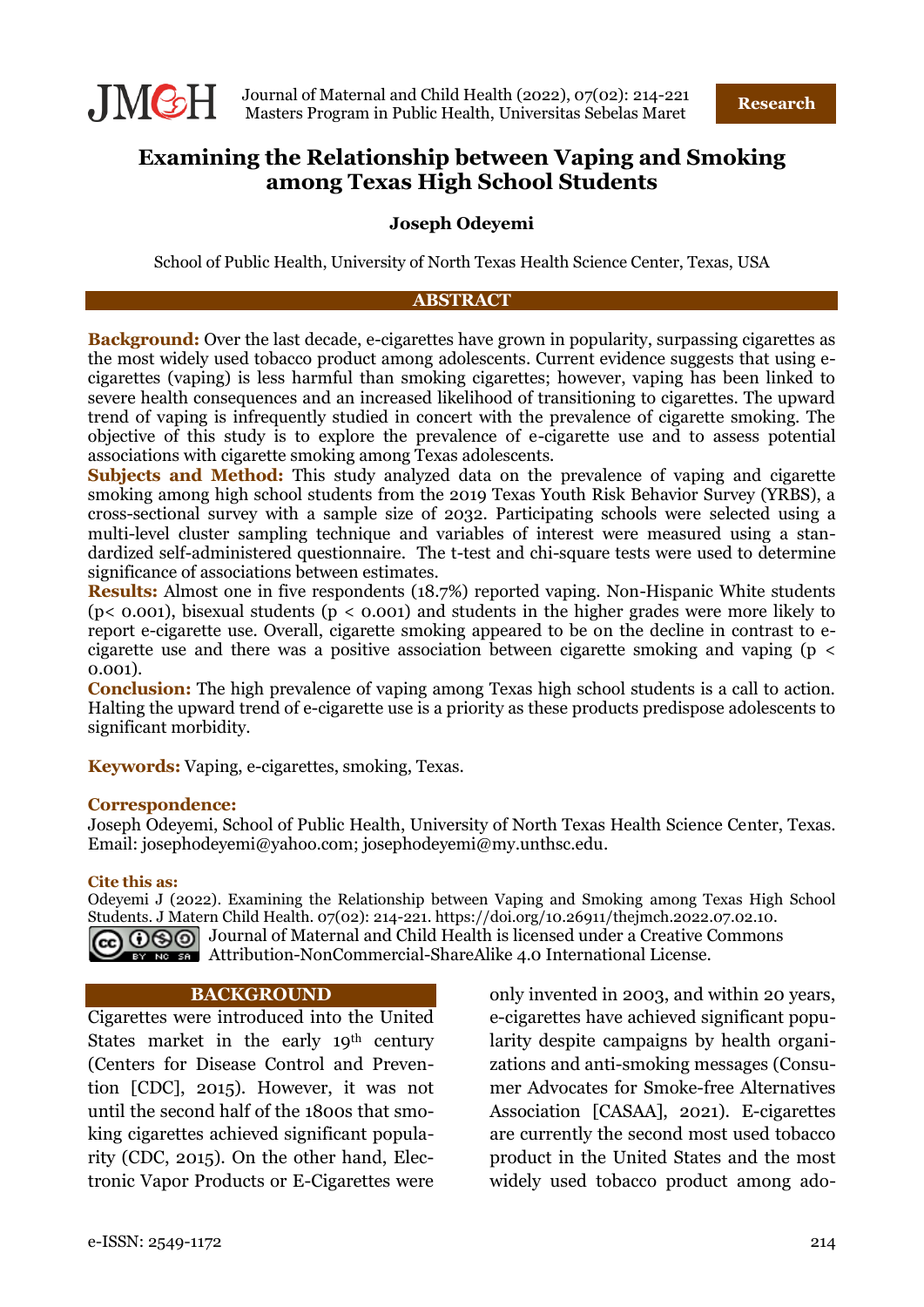lescents (Cornelius et al., 2020; Park-Lee et al., 2021). This alarming rise in the popularity of e-cigarette use, also called vaping, has been attributed to several factors (Miller, 2019). These include the rapid changes in the chemistry of the devices over the last two decades (Miller, 2019). Flavored e-cigarettes have been introduced; furthermore, one cartridge of some e-cigarettes contains as much nicotine as a pack of 20 traditional cigarettes (Miller, 2019; CDC, 2021). Also, e-cigarettes have been marketed as a safe, healthy alternative to cigarettes that helps smokers quit (Miller, 2019). Lastly, the e-cigarette designs appeal to young people, who are vulnerable to the intense marketing of these devices through social media and celebrity endorsements (Miller, 2019).

In addition to nicotine, the addictive psychoactive agent, the smoke of traditional cigarettes contains thousands of cancercausing chemicals, including polycyclic aromatic hydrocarbons and benzene (American Cancer Society, 2021). While e-cigarettes do not produce smoke, the aerosols that these devices produce also contain numerous toxic chemicals which have been linked to lung disease and cancer (CDC, 2021). Also, while some studies have suggested that vaping may be less harmful than smoking cigarettes, emerging data have revealed possible links of vaping to chronic lung and cardiovascular diseases, similar to traditional cigarettes (American Cancer Society, 2021; MacDonald and Middlekauff, 2019). Furthermore, since e-cigarettes also contain nicotine, they are just as addictive as traditional cigarettes (Blaha, 2021). Consequently, evidence has shown that young people who use e-cigarettes are likely to smoke cigarettes, exposing them to increased risk of morbidity (CDC, 2021). In addition, as e-cigarettes are relatively new, the long term health consequences are still being studied (CDC, 2021).

The Office of Disease Prevention and Health Promotion (ODPHP, 2020a) recognizes the rising rates of e-cigarette use among adolescents and the public health consequences of this behavior. Consequently, one of the Healthy People 2030 objectives directly addresses e-cigarette use with a second objective targeting the use of flavored tobacco products by adolescents (ODPHP, 2020b; ODPHP, 2020c). Healthy People 2030 adopted the data reported by the 2018 National Youth Tobacco Survey as baseline values (ODPHP, 2020b; ODPHP, 2020c). According to the survey, 13.8% of high school and middle school students use e-cigarettes; this informed a Health People 2030 target of 10.5% (ODPHP, 2020b). In addition, 64.1% of tobacco users in middle and high school used flavored tobacco products; this informed a Health People 2030 target of 59.2% (ODPHP, 2020c).

This study has two purposes: (a) to explore the prevalence of e-cigarette use among Texas high schoolers and to understand the socio-demographic factors that influence this behavior and (b) to examine the trend for e-cigarette use among this population and assess possible associations with the use of traditional cigarettes. Guided by this statement of purpose, this paper intends to understand how the current ecigarette trends affect the prevalence of cigarette smoking among Texas high school students.

## **SUBJECTS AND METHOD**

### **1. Study Design**

This study utilized data from the Youth Risk Behavior Surveillance System (YR-BSS). The Youth Risk Behavior Survey (YR-BS) is a biennial cross-sectional survey that monitors various health behaviors including tobacco use among adolescents nationwide (Underwood et al., 2020). This study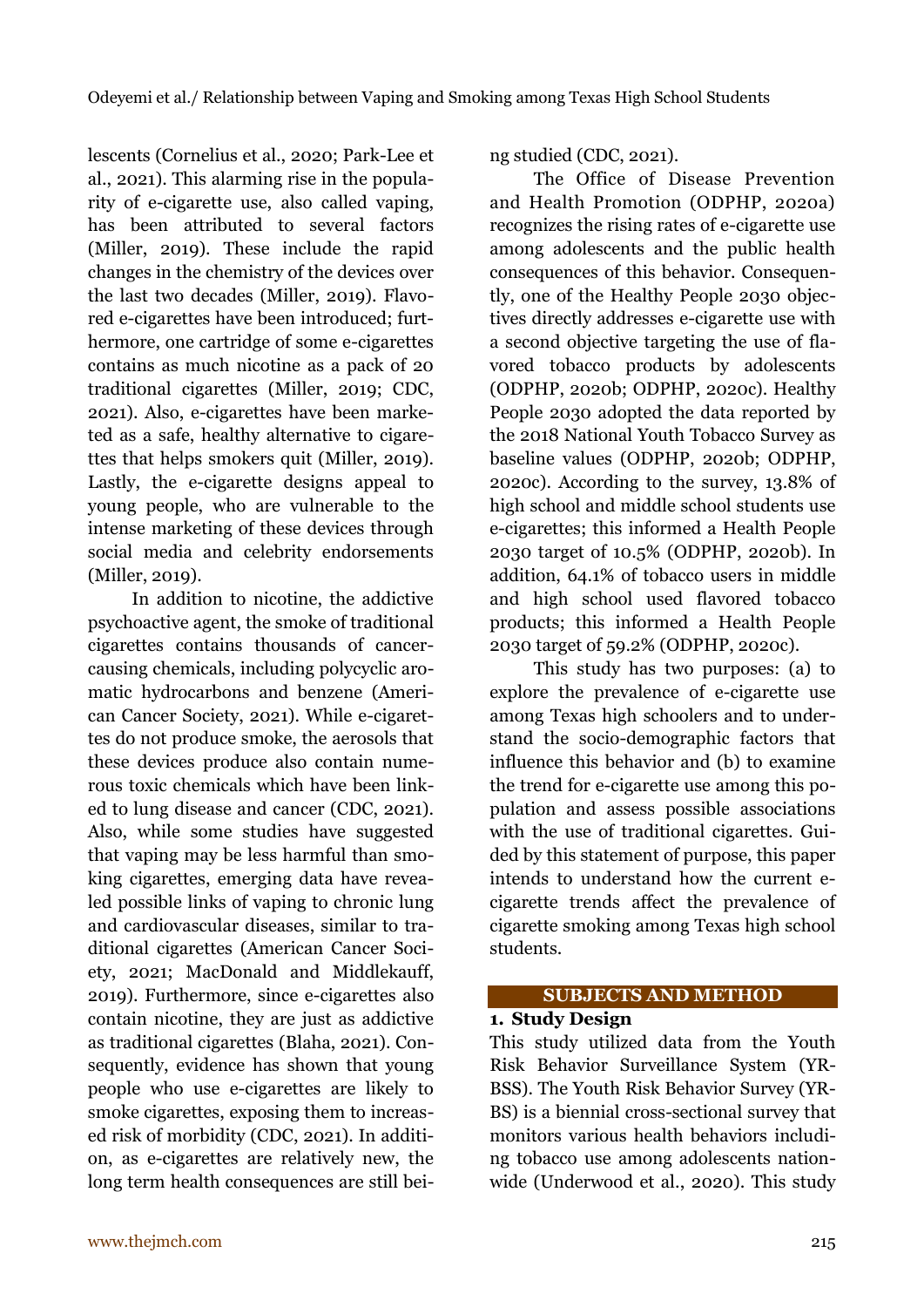will focus on data from the 2019 Texas high school YRBS for prevalence reports but will reference previous Texas YRBS data to study relevant trends.

## **2. Population and Sample**

All Texas high school students form the source population for the YRBS survey. A multi-level cluster sampling technique was employed to select participating schools ensuring a representative sample of Texas high school students (Underwood et al., 2020; CDC, 2020a). The sample size for the 2019 survey in Texas was 2032 (CDC, 2020a).

## **3. Study Variables**

The variables of interest include the independent variable, current electronic vapor product use and the dependent variable, current cigarette smoking.

**4. Operational Definition of Variables** Current electronic vapor product use refers to the use of e-cigarette products on at least one day during the 30 days before the survey while current cigarette smoking refers to cigarette smoking on at least one day during the 30 days before the survey. Other reported variables include frequent electronic vapor product use, which refers to vaping on 20 or more days during the 30 days before the survey, used to assess the frequency of e-cigarette use. The variables of interest were included in the survey instrument as questions requiring yes or no answers. The number of respondents who answered yes to these questions was divided by the total number of respondents who answered the questions to determine the percentage prevalence.

# **5. Study Instruments**

The study instrument was a standardized self-administered questionnaire. The Texas 2019 YRBS questionnaire contained 99 questions measuring risky behaviors among high school students in the state. Questions were reviewed for formatting and clarity and the questionnaire has been shown to be valid and reliable by several methodological studies (Underwood et al., 2020). Respondents completed the survey in an average of 35 minutes (Texas Health and Human Services [HHS], 2019).

# **6. Data analysis**

Analysis was conducted using the YRBSS online interactive data tool. This tool utilized SAS (version 9.4) and SUDAAN (version 11.0.1) software (Underwood et al., 2020). The pairwise T-test was used to determine the statistical significance of differences in prevalence estimates between two groups (Underwood et al., 2020). The current use of electronic vapor products and current cigarette smoking were cross tabulated and the Wald Chi-Square Test was used to determine the presence of significant association. All differences were considered statistically significant if the pvalue for the statistical test was less than  $0.05$  (p < 0.05).

## **7. Research Ethics**

Informed consent was obtained from all participants before taking the survey. Furthermore, respondents could choose not to answer any questions they were not comfortable with. Also, parental permission procedures were followed with active or passive consent obtained from parents depending on the school district (Texas Health and Human Services [HHS], 2019). Lastly, confidentiality was ensured during the research process (HHS, 2019).

## **RESULTS**

Based on Table 1 showed that there was no statistically significant difference in current use of electronic vapor products by sex. However, non-Hispanic White high school students were significantly more likely to report current use of electronic vapor products than Hispanic and non-Hispanic Black adolescents ( $p \lt 0.001$ ). Hispanic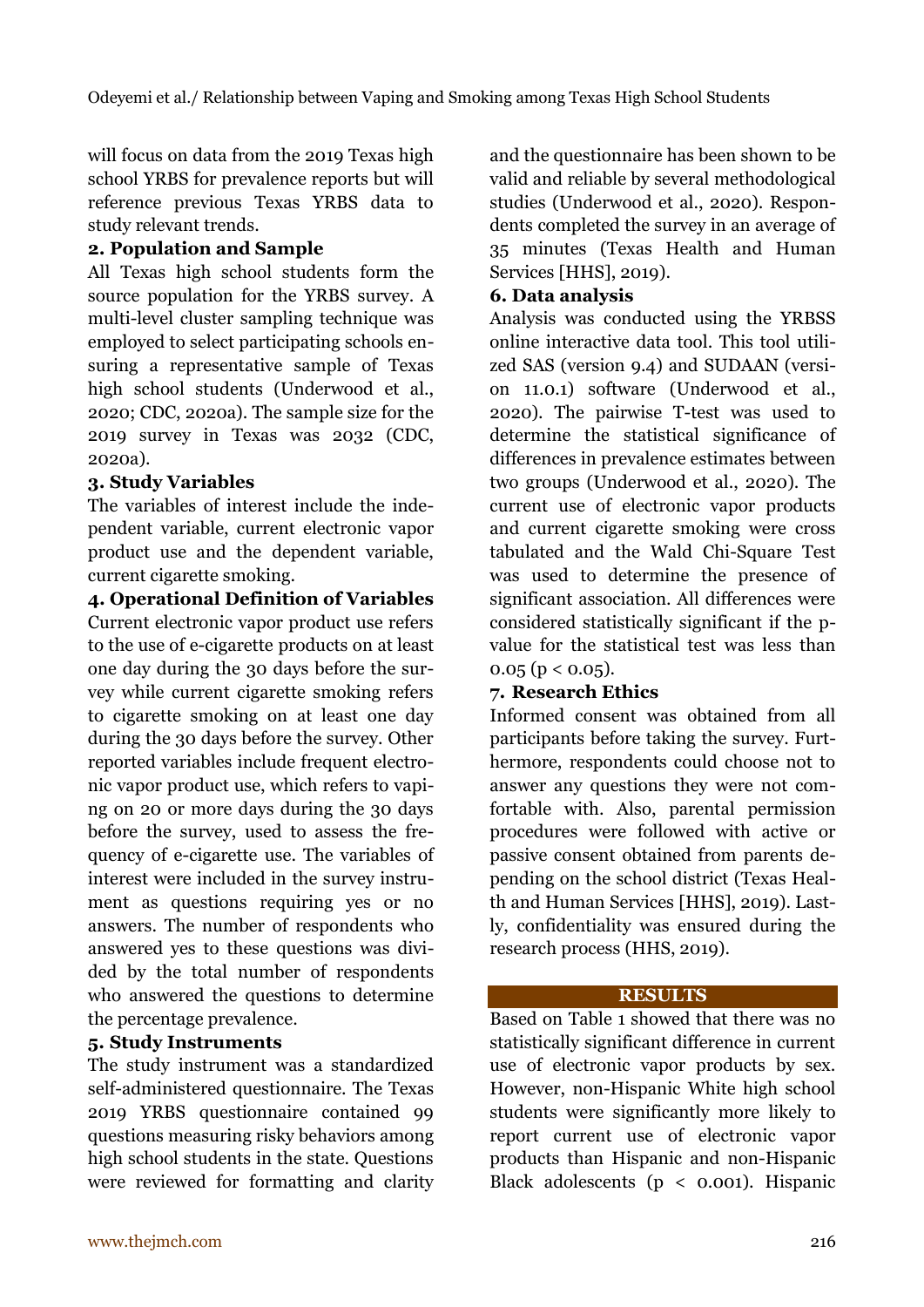students were also more likely to report current use of electronic vapor products than non-Hispanic Black students (p= 0.030). The likelihood of reporting electronic vapor product use appeared to increase with high school grades, with 9<sup>th</sup> graders less likely to report current use than  $10^{th}$ ,  $11^{th}$ , and  $12^{th}$  graders. Lastly, bisexual high school students were significantly more likely to report current use of electronic vapor products than heterosexual (straight) students (p= 0.030).

**Table 1. Demographic characteristics with survey weighted percentages of high school students that used electronic vapor products on at least one day during the 30 days before the survey, from the high school Youth Risk Behavior Survey, Texas, 2019 (N= 2032).**

| <b>Variables</b>   |                       | <b>Currently use electronic</b><br>vapor products |                                | $\mathbf p$ |         |         |                    |
|--------------------|-----------------------|---------------------------------------------------|--------------------------------|-------------|---------|---------|--------------------|
|                    |                       | <b>Sample</b><br>size                             | Survey-weighted<br>% (95% CI)  | o vs I      | I vs II | o vs II | <b>O</b> VS<br>III |
| <b>Sex</b>         | Female (0)            | 878                                               | 17.9 (14.4 to 22.2)            | 0.460       |         |         |                    |
|                    | Male(I)               | 792                                               | 19.4 (15.3 to 24.2)            |             |         |         |                    |
| Race/Ethnicity     | $NH - Black(0)$       | 225                                               | $9.8(6.7 \text{ to } 14.2)$    | 0.030       |         |         |                    |
|                    | Hispanic $(I)$        | 924                                               | $14.5(11.4 \text{ to } 18.5)$  |             | < 0.001 | 0.001   |                    |
|                    | $NH - White(II)$      | 363                                               | $30.9(24.5 \text{ to } 38.1)$  |             |         |         |                    |
|                    | Other                 | 119                                               | 14.3 (8.2 to 23.7)             |             |         |         |                    |
|                    | 9 <sup>th</sup> (0)   | 471                                               | 12.9 (9.9 to 16.6)             |             |         |         |                    |
| Grade              | $10^{\text{th}}$ (I)  | 458                                               | 19.0 $(15.1 \text{ to } 23.6)$ |             |         |         |                    |
|                    | $11^{\text{th}}$ (II) | 356                                               | $22.0(15.6 \text{ to } 30.2)$  | 0.030       | 0.340   | 0.030   | 0.020              |
|                    | $12^{th}$ (III)       | 369                                               | $22.1(15.6 \text{ to } 30.3)$  |             |         |         |                    |
| Sexual<br>Identity | Heterosexual (0)      | 1374                                              | $17.4(13.6 \text{ to } 21.9)$  |             |         |         |                    |
|                    | Gay or Lesbian (I)    | 50                                                | $26.6$ (15.2 to 42.3)          |             | 0.720   | 0.030   | 0.360              |
|                    | Bisexual (II)         | 140                                               | $29.3(19.5 \text{ to } 41.5)$  | 0.240       |         |         |                    |
|                    | Not sure (III)        | 52                                                | 12.9 $(6.0 \text{ to } 25.5)$  |             |         |         |                    |

Note: Non-Hispanic

Based on Table 2 showed that almost one in five respondents reported using electronic vapor products during the 30 days before the survey. This was much higher than the 4.9% of respondents who reported smoking cigarettes during the same time period. In addition, about 6.5% of survey respondents reported using electronic vapor products on 20 or more days during the 30 days before the survey.

**Table 2. Survey weighted percentages of high school students that currently and frequently used two types of tobacco products, from the high school Youth Risk Behavior Survey, Texas, 2019 (N= 2032).**

| <b>Variables</b>                                                              | <b>Sample</b><br>size | Survey-weighted<br>% (95% CI) |
|-------------------------------------------------------------------------------|-----------------------|-------------------------------|
| Respondents that <b>currently</b> use electronic vapor products <sup>a</sup>  | 1673                  | $18.7$ (15.3 to 22.6)         |
| Respondents that <b>currently</b> smoke cigarettes <sup>b</sup>               | 1948                  | 4.9 $(3.8 \text{ to } 6.3)$   |
| Respondents that <b>frequently</b> use electronic vapor products <sup>b</sup> | 1673                  | $6.5(4.4 \text{ to } 9.5)$    |
| Respondents that frequently smoke cigarettes <sup>c</sup>                     | 1948                  | $0.7(0.3 \text{ to } 1.4)$    |

<sup>a</sup> Used these products on at least one day during the 30days before the survey

<sup>b</sup> Used this product on 20 or more days during the 30 days before the survey

Bsed on Table 3 showed that there was a gradual decline in the proportion of high school students that reported cigarette

smoking between 2011 and 2019. On the other hand, the use of electronic vapor products appears to be increasing.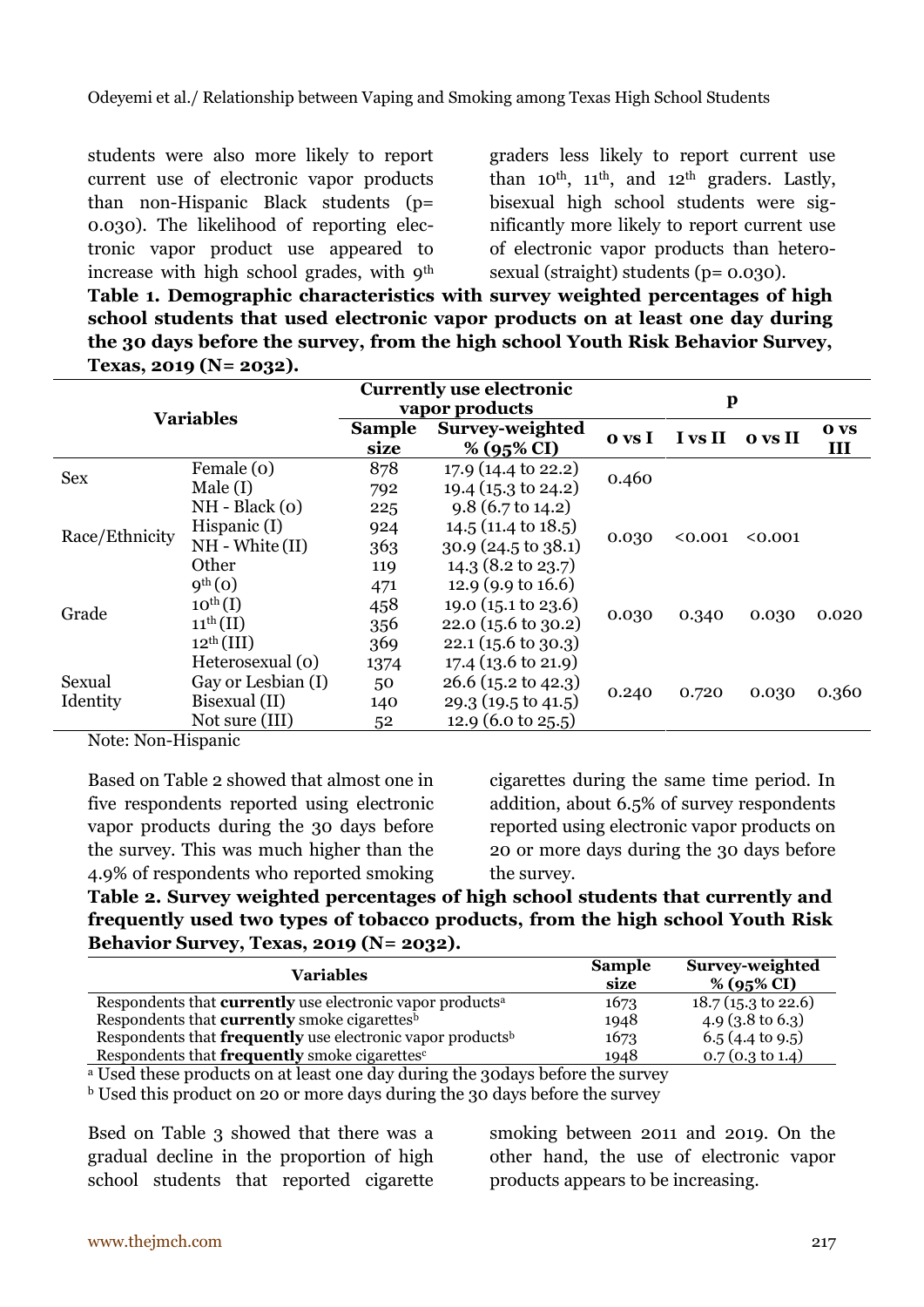

**Figure 1. Chart comparing the prevalence of Texas high school students that used two types of tobacco products over time.**

Based on Table 3 showed that over 80% of high school students who reported cigarette smoking also used electronic vapor products. Likewise, about one-quarter of students who used electronic vapor produ-

cts reported cigarette smoking. This association between the use of electronic vapor products and cigarette smoking was statistically significant (OR= 38.87; p *<* 0.001).

**Table 3. Cross Tabulation of 'currently smoke cigarettes' by 'currently use electronic vapor products', from the high school Youth Risk Behavior Survey, Texas, 2019 (N=2032).**

|                 |                         | Currently use electronic vapor products <sup>a</sup> |                |              |  |
|-----------------|-------------------------|------------------------------------------------------|----------------|--------------|--|
|                 |                         | <b>Yes</b>                                           | N <sub>o</sub> | <b>Total</b> |  |
| Currently smoke |                         |                                                      |                |              |  |
|                 | cigarettes <sup>a</sup> |                                                      |                |              |  |
| Yes             | n                       | 72                                                   | 12             | 84           |  |
|                 | Row %                   | N/A                                                  | N/A            | N/A          |  |
|                 | Column %                | N/A                                                  | N/A            | N/A          |  |
|                 | % of Total <sup>b</sup> | N/A                                                  | N/A            | N/A          |  |
| N <sub>o</sub>  | n                       | 207                                                  | 1341           | 1548         |  |
|                 | Row %                   | 14.3                                                 | 85.7           | 100.0        |  |
|                 | Column %                | 73.9                                                 | 99.1           | 94.5         |  |
|                 | % of Total <sup>b</sup> | 13.5                                                 | 81.0           | 94.5         |  |
| Total           | n                       | 279                                                  | 1353           | 1632         |  |
|                 | Row %                   | 18.3                                                 | 81.7           |              |  |
|                 | Column %                | 100.0                                                | 100.0          |              |  |
|                 | % of Total <sup>b</sup> | 18.3                                                 | 81.7           |              |  |

**<sup>a</sup>**Used these products on at least one day during the 30 days before the survey

**b**Total percentage (Weighted)

Records excluded – 400

N/A: Less than 100 respondents for the subgroup

| Table 4. Bivariate Analysis |  |
|-----------------------------|--|
|-----------------------------|--|

| <b>Wald Chi Square Statistic</b> | <b>Degrees of Freedom</b> |        |
|----------------------------------|---------------------------|--------|
|                                  |                           | ረስ ሰበ1 |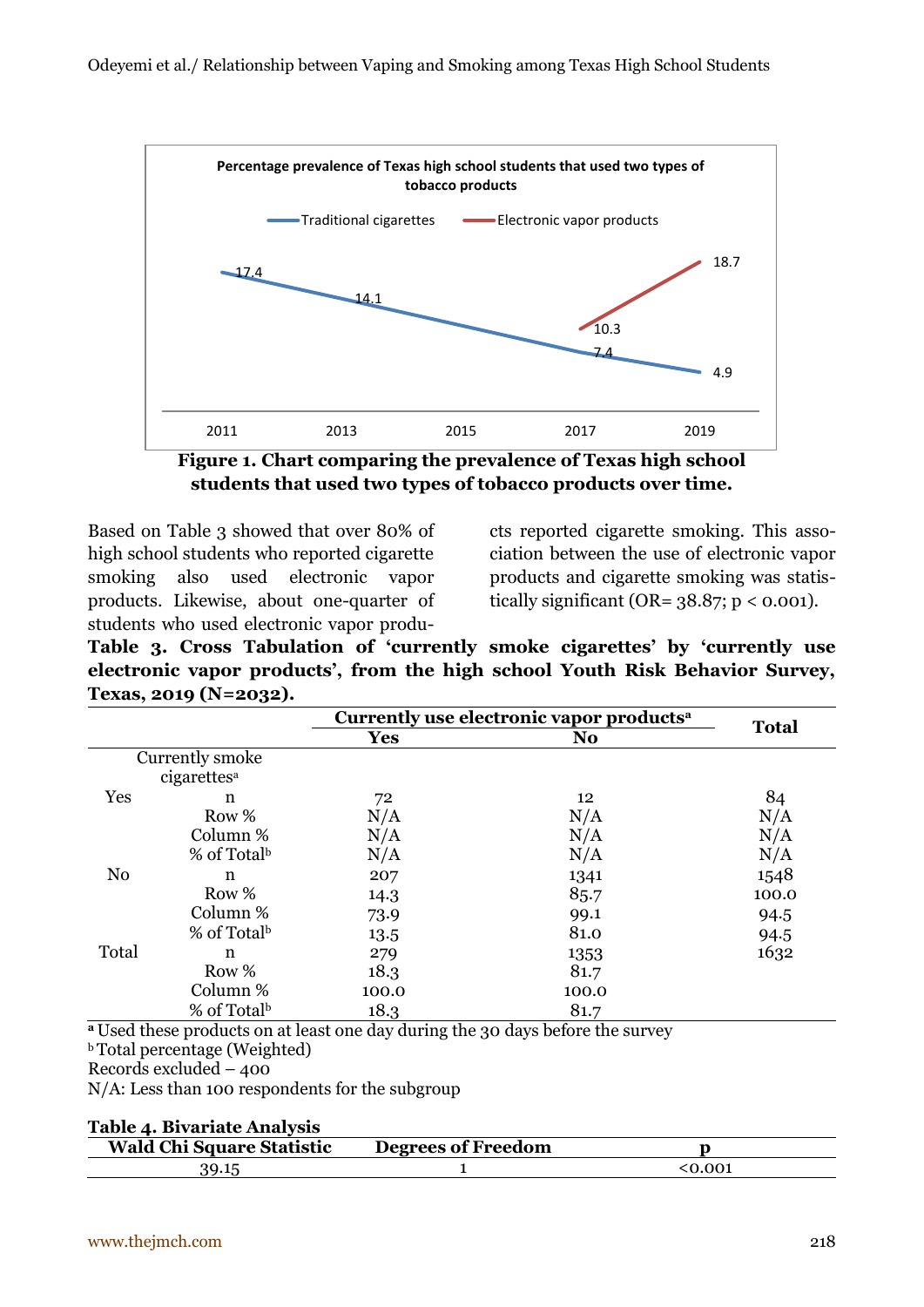Odeyemi et al./ Relationship between Vaping and Smoking among Texas High School Students

### **DISCUSSION**

Cigarette smoking among American high school students has reduced steadily over the last 20 years (CDC, 2020b). Public health initiatives including increased taxing of tobacco companies and the subsequent higher costs of tobacco products, anti-smoking campaigns, community and schoolbased programs, and increasing the minimum age for procurement of tobacco products have all contributed to this decline (CDC, 2020b). In contrast, the popularity of electronic vapor products has continued to increase, surpassing cigarettes as the most common tobacco products among adolescents (CDC, 2020b). Reporting this association will facilitate conversations about this public health issue and lead to targeted programs and interventions.

The prevalence of electronic vapor product use among Texas high school students according to the 2019 Youth Risk Behavior Survey (YRBS) was almost one in five. This is similar to the figure reported by the Texas Youth Tobacco survey in 2018 (Texas Health and Human Services [HHS], 2021). Alarmingly, national data shows that about one-third of high school students nation-wide use electronic vapor products (CDC, 2019a). It is not clear why Texas reports a much lower prevalence as Texas anti-vaping laws are not more restrictive than other US states (Public Health Law Center, 2021). The trend data from this study aligns with other reports that have documented the increasing popularity of electronic vapor products and reducing cigarette smoking prevalence among high school students (CDC, 2020b). However, YRBS data on electronic vapor product use for Texas is only available for 2017 and 2019; consequently, only two sets of data are available for trend assessment (CDC, 2019b). This is important, as the trend of electronic vapor product use in the United States according to the YRBS recorded a remarkable decline between 2015 and 2017, before increasing significantly between 2017 and 2019 (CDC, 2019c). Data from the 2014 Texas Youth Tobacco survey reported that 14% of high school students were current users of electronic vapor products (Cooper et al., 2015). This suggests that the Texas trend for electronic cigarette use might be similar to that reported for the United States. It is therefore important to investigate the potential causes of the decline in electronic vapor product use between 2015 and 2017, as this might inform future public health interventions.

This study also reported a positive association between the use of electronic vapor products and cigarette smoking. However, the direction of causality is difficult to determine in this analysis of crosssectional data. This study is also vulnerable to other weaknesses of cross-sectional surveys. Consequently, it is also difficult to make inferences about the relationship between the declining prevalence of cigarette smoking and the rising popularity of electronic vapor products among high school students. Furthermore, parental permission is obtained before administration of the survey (HHS, 2019). The consent collection procedure varies, depending on the school or district and consent may be passive or active (HHS, 2019).

As a result, it is not clear if the high school students were aware of this process as parental involvement may affect disclosure of socially undesirable behaviors, like tobacco use (Tokic & Pecnik, 2011). This is a potential threat to the validity of this data. Also, studies have shown that students who skip school frequently may be more likely to smoke cigarettes or use electronic vapor products (Perelman et al., 2019). Selection bias could have been introduced by the potential exclusion of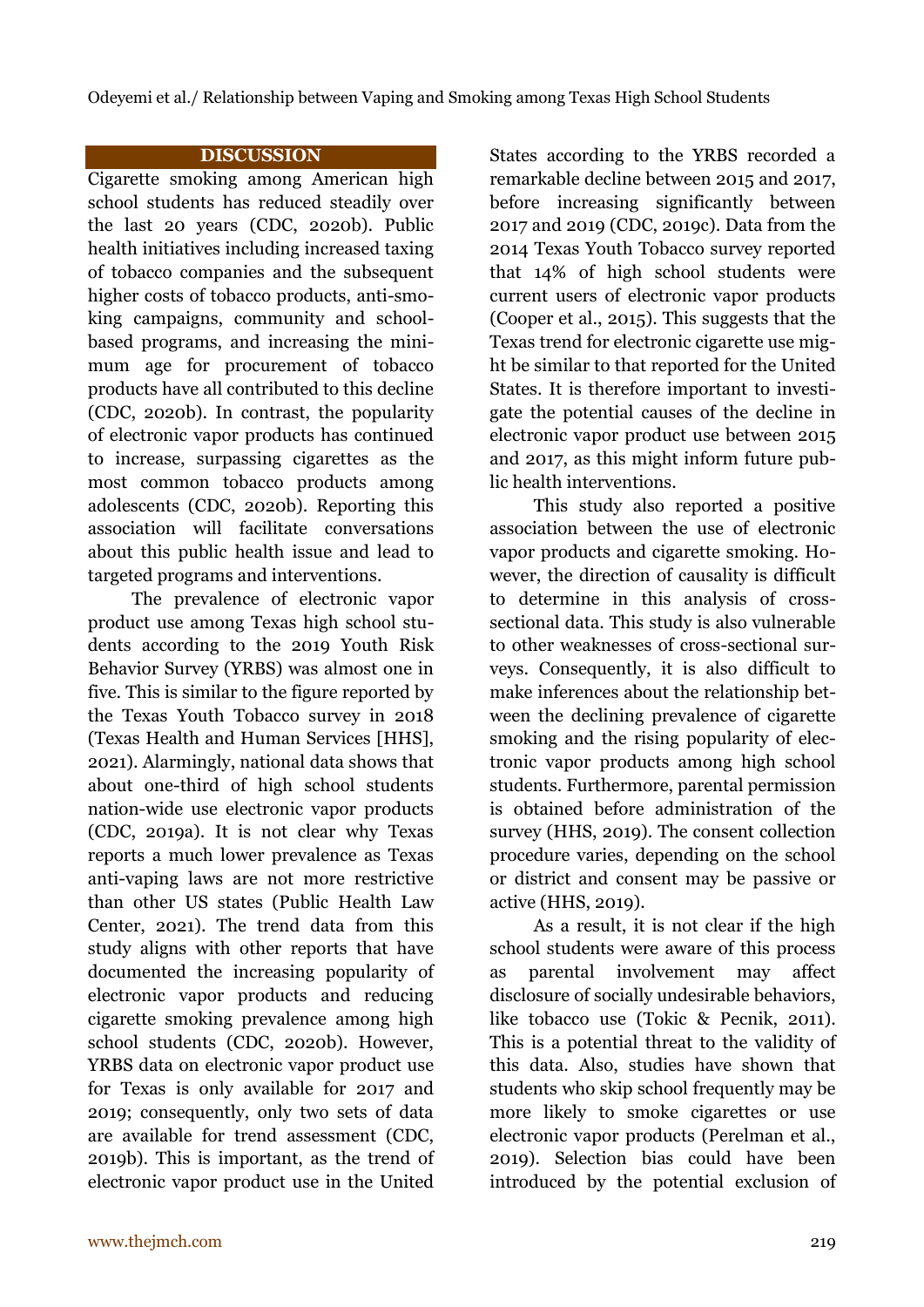these groups of students. The Texas YRBS also excludes private high schools, another potential source of selection bias (HHS, 2019). Lastly, the overall response rate for the 2019 Texas survey was 54%, less than the CDC minimum requirement of 60% (CDC, 2020a). Thus, non-response bias is another potential limitation of this data.

The high prevalence of vaping among Texas high school students is a call to action. Halting the upward trend of e-cigarette use is a priority as these products predispose adolescents to significant morbidity.

### **AUTHOR CONTRIBUTION**

JO conceptualized the paper, analyzed and interpreted the data, and also drafted and revised the article.

## **FUNDING AND SPONSORSHIP**

None.

## **CONFLICT OF INTEREST**

There are no conflicts of interests.

## **ACKBOWLEDGMENT**

The author would like to thank the thousands of Texas adolescents who participate in the YRBS survey process biennially for the unique insight that they provide.

## **REFERENCES**

- American Cancer Society (2021). Harmful chemicals in tobacco products*.* Retrieved from: https://www.cancer.org/ cancer/cancer-causes/tobacco-and-cancer/carcinogens-found-in-tobaccoproducts.html.
- Blaha M (2021). 5 vaping facts you need to know*.* Retrieved from: https://www. hopkinsmedicine.org/health/wellness -and-prevention/5-truths-you-needto-know-about-vaping.
- Centers for Disease Control and Prevention (2015). 2000 surgeon general's report

highlights: tobacco timeline. Retrieved from: https://www.cdc.gov/tobacco/data\_statistics/sgr/2000/highlig hts/historical/index.htm.

- Centers for Disease Control and Prevention (2019a). United States 2019 results.
- Centers for Disease Control and Prevention (2019b). Youth Online: Texas 2017 - 2019 results.
- Centers for Disease Control and Prevention (2019c). United States 2019 results. Retrieved from: https://yrbs-explorer.services.cdc.gov/#/graphs?questio nCode=H35&topicCode=C02&locatio n=XX&year=2019
- Centers for Disease Control and Prevention (2020a). Table 3: Sample sizes, response rates and demographic characteristics. Retrieved from: https:// www.cdc.gov/healthyyouth/data/yrbs /2019\_tables/sample\_sizes.htm
- Centers for Disease Control and Prevention (2020b). Youth and tobacco use. Retrieved from: https://www.cdc.gov/ tobacco/data\_statistics/fact\_sheets/y outh\_data/tobacco\_use/index.htm
- Centers for Disease Control and Prevention (2021). Quick facts on the risks of ecigarettes for kids, teens, and young adults. Retrieved from: https://www. cdc.gov/tobacco/basic\_information/e -cigarettes/Quick-Facts-on-the-Risksof-E-cigarettes-for-Kids-Teens-and-Young-Adults.html
- Consumer Advocates for Smoke-free Alternatives Association (2021). Historical timeline of vaping and electronic cigarettes. Retrieved from: https://casaa. org/education/vaping/historical-timeline-of-electronic-cigarettes
- Cooper M, Case KR, Loukas A (2015). Ecigarette use among Texas youth: Results from the 2014 Texas Youth Tobacco Survey. Addict Behav. 50: 173–177. https://doi.org/10.1016/j.-